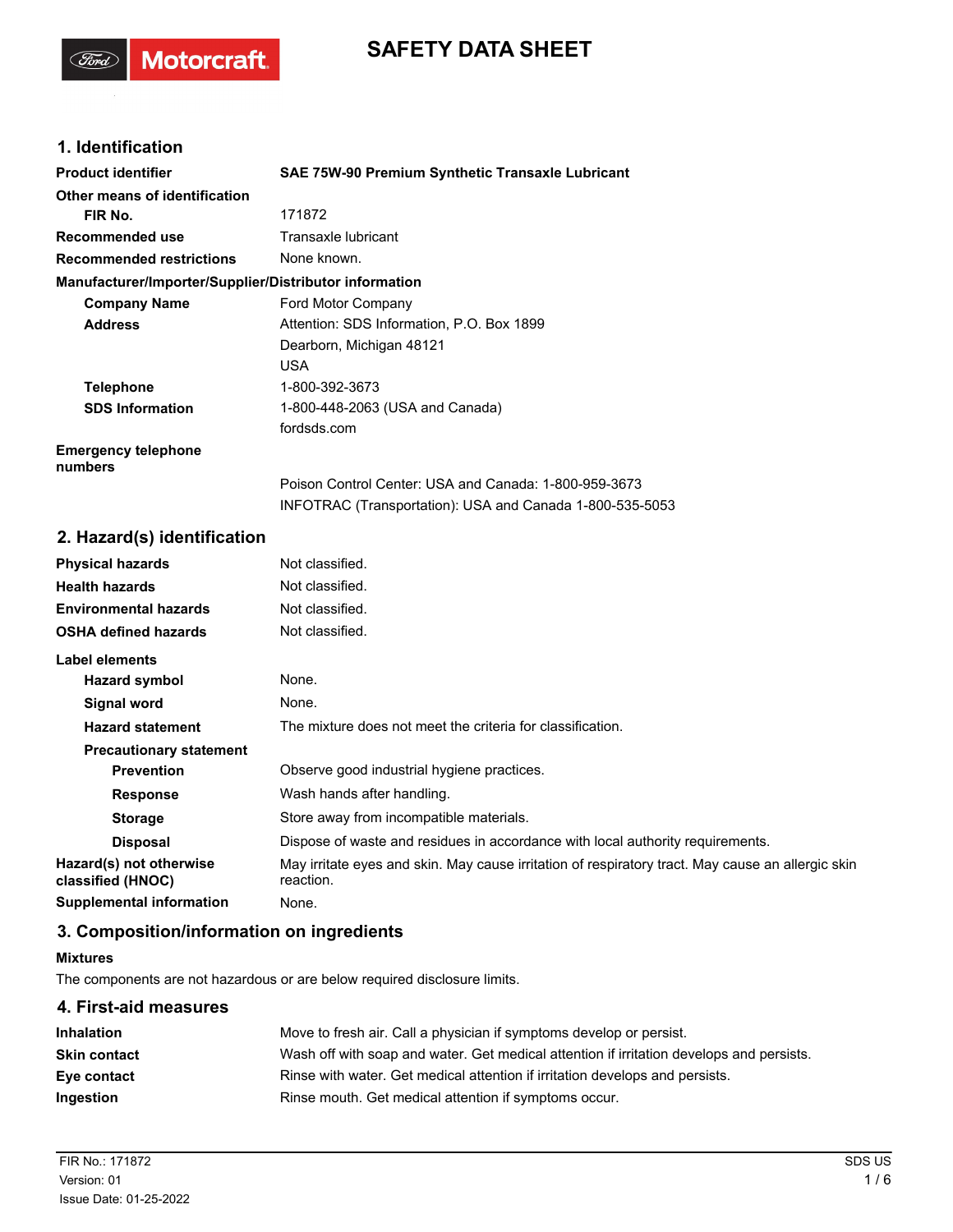| <b>Most important</b><br>symptoms/effects, acute and<br>delayed              | Direct contact with eyes may cause temporary irritation.                                                                                                                  |
|------------------------------------------------------------------------------|---------------------------------------------------------------------------------------------------------------------------------------------------------------------------|
| Indication of immediate<br>medical attention and special<br>treatment needed | Treat symptomatically.                                                                                                                                                    |
| <b>General information</b>                                                   | Ensure that medical personnel are aware of the material(s) involved, and take precautions to<br>protect themselves.                                                       |
| 5. Fire-fighting measures                                                    |                                                                                                                                                                           |
| Suitable extinguishing media                                                 | Water fog. Foam. Dry chemical powder. Carbon dioxide (CO2).                                                                                                               |
| Unsuitable extinguishing<br>media                                            | Do not use water jet as an extinguisher, as this will spread the fire.                                                                                                    |
| Specific hazards arising from<br>the chemical                                | During fire, gases hazardous to health may be formed. Upon decomposition, this product emits<br>carbon monoxide, carbon dioxide and/or low molecular weight hydrocarbons. |
| Special protective equipment<br>and precautions for firefighters             | Self-contained breathing apparatus and full protective clothing must be worn in case of fire.                                                                             |
| <b>Fire fighting</b><br>equipment/instructions                               | Move containers from fire area if you can do so without risk.                                                                                                             |
| <b>Specific methods</b>                                                      | Use standard firefighting procedures and consider the hazards of other involved materials.                                                                                |
| <b>General fire hazards</b>                                                  | No unusual fire or explosion hazards noted.                                                                                                                               |
| 6. Accidental release measures                                               |                                                                                                                                                                           |
| <b>Personal precautions</b>                                                  | Avoid contact with eves skin, and clothing. Avoid breathing mist or vapor. Keep unnecessary                                                                               |

| <b>Personal precautions,</b><br>protective equipment and<br>emergency procedures | Avoid contact with eyes, skin, and clothing. Avoid breathing mist or vapor. Keep unnecessary<br>personnel away. For personal protection, see section 8 of the SDS.                                                                                |
|----------------------------------------------------------------------------------|---------------------------------------------------------------------------------------------------------------------------------------------------------------------------------------------------------------------------------------------------|
| <b>Methods and materials for</b><br>containment and cleaning up                  | The product is immiscible with water and will spread on the water surface.                                                                                                                                                                        |
|                                                                                  | Large Spills: Stop the flow of material, if this is without risk. Dike the spilled material, where this is<br>possible. Absorb in vermiculite, dry sand or earth and place into containers. Following product<br>recovery, flush area with water. |
|                                                                                  | Small Spills: Wipe up with absorbent material (e.g. cloth, fleece). Clean surface thoroughly to<br>remove residual contamination.                                                                                                                 |
|                                                                                  | Never return spills to original containers for re-use. For waste disposal, see section 13 of the SDS.                                                                                                                                             |
| <b>Environmental precautions</b>                                                 | Avoid discharge into drains, water courses or onto the ground.                                                                                                                                                                                    |
| 7. Handling and storage                                                          |                                                                                                                                                                                                                                                   |
| <b>Precautions for safe handling</b>                                             | Avoid contact with eyes, skin, and clothing. Avoid breathing mist or vapor. Avoid prolonged<br>exposure. For personal protection, see Section 8 of the SDS.                                                                                       |
| Conditions for safe storage.                                                     | Store in tightly closed container. Store away from incompatible materials (see Section 10 of the                                                                                                                                                  |

ightly closed container. Store away from incompatible materials (see Section 10 of the SDS). **Conditions for safe storage, including any incompatibilities**

## **8. Exposure controls/personal protection**

| <b>Occupational exposure limits</b><br>Not applicable. |                                                                                                                                                                                                                                                                                                                                            |
|--------------------------------------------------------|--------------------------------------------------------------------------------------------------------------------------------------------------------------------------------------------------------------------------------------------------------------------------------------------------------------------------------------------|
| <b>Biological limit values</b>                         | No biological exposure limits noted for the ingredient(s).                                                                                                                                                                                                                                                                                 |
| Appropriate engineering<br>controls                    | Use adequate ventilation to control airborne concentrations below the exposure limits/quidelines. If<br>user operations generate a vapor, dust and/or mist, use process enclosure, appropriate local<br>exhaust ventilation, or other engineering controls to control airborne levels below the<br>recommended exposure limits/guidelines. |
|                                                        | Individual protection measures, such as personal protective equipment                                                                                                                                                                                                                                                                      |
| Eye/face protection                                    | Wear safety glasses with side shields (or goggles).                                                                                                                                                                                                                                                                                        |
| <b>Skin protection</b>                                 |                                                                                                                                                                                                                                                                                                                                            |
| <b>Hand protection</b>                                 | Suitable chemical protective gloves should be worn when the potential exists for skin exposure.<br>The choice of an appropriate glove does not only depend on its material but also on other quality<br>features and is different from one producer to the other. Nitrile gloves are recommended.                                          |
| Other                                                  | Wear appropriate chemical resistant clothing if applicable.                                                                                                                                                                                                                                                                                |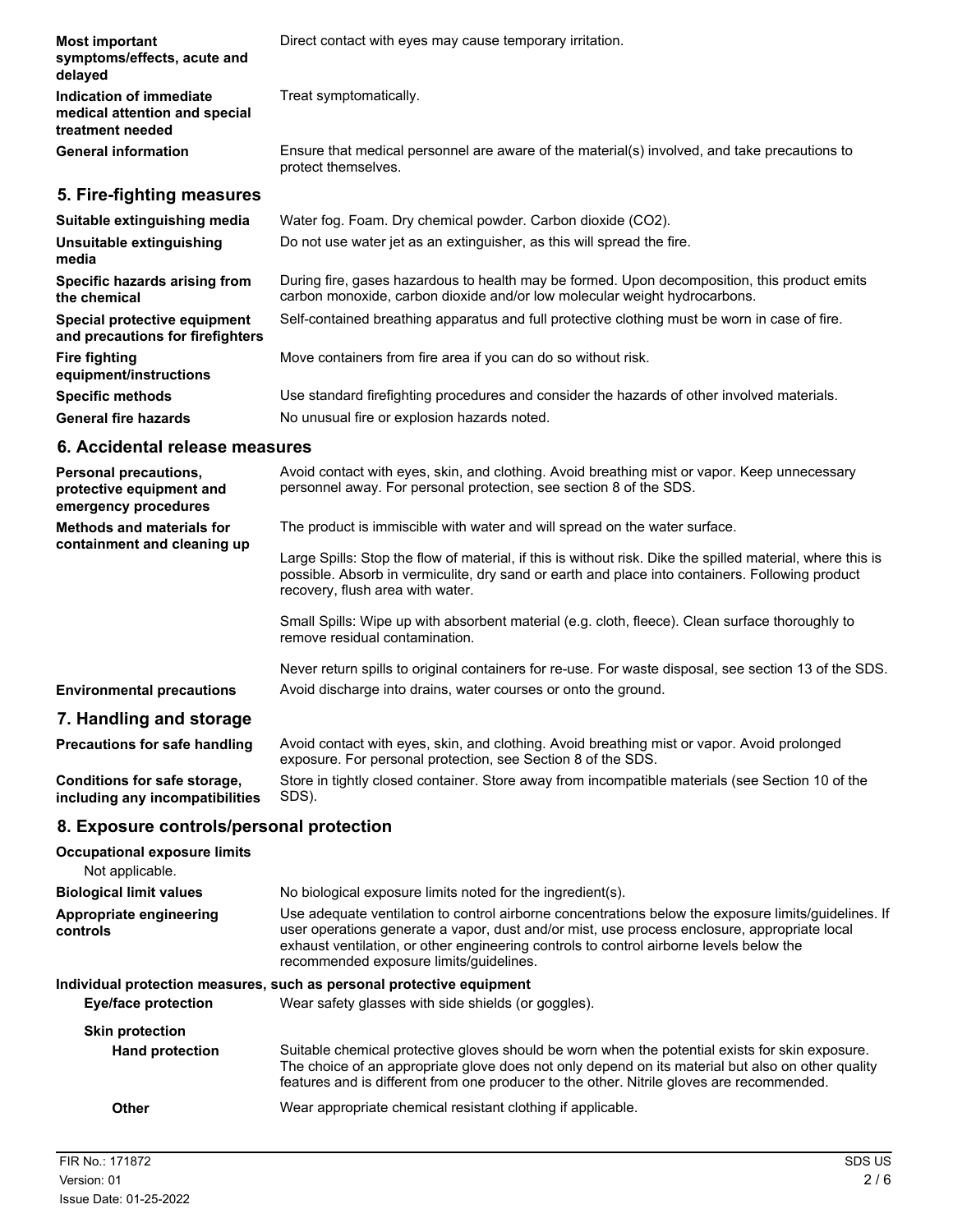| <b>Respiratory protection</b>            | If engineering controls do not maintain airborne concentrations to a level which is adequate to<br>protect worker health, an approved respirator must be worn. Respirator selection, use and<br>maintenance should be in accordance with the requirements of OSHA Respiratory Protection<br>Standard 29 CFR 1910.134 and/or Canadian Standard CSA Z94.4. |
|------------------------------------------|----------------------------------------------------------------------------------------------------------------------------------------------------------------------------------------------------------------------------------------------------------------------------------------------------------------------------------------------------------|
| <b>Thermal hazards</b>                   | Wear appropriate thermal protective clothing, when necessary.                                                                                                                                                                                                                                                                                            |
| <b>General hygiene</b><br>considerations | Always observe good personal hygiene measures, such as washing after handling the material<br>and before eating, drinking, and/or smoking. Routinely wash work clothing and protective<br>equipment to remove contaminants.                                                                                                                              |

## **9. Physical and chemical properties**

| Appearance                                        |                                            |
|---------------------------------------------------|--------------------------------------------|
| <b>Physical state</b>                             | Liquid.                                    |
| Form                                              | <b>VISCOUS LIQUID</b>                      |
| Color                                             | Yellow                                     |
| Odor                                              | <b>PETROLEUM</b>                           |
| <b>Odor threshold</b>                             | Not available.                             |
| рH                                                | Not available.                             |
| Melting point/freezing point                      | Not available.                             |
| Initial boiling point and boiling<br>range        | Not available.                             |
| <b>Flash point</b>                                | > 356.0 °F (> 180.0 °C) Cleveland Open Cup |
| <b>Evaporation rate</b>                           | Not available.                             |
| Flammability (solid, gas)                         | Not applicable.                            |
| Upper/lower flammability or explosive limits      |                                            |
| Explosive limit - lower (%)                       | Not available.                             |
| Explosive limit - upper (%)                       | Not available.                             |
| Vapor pressure                                    | Not available.                             |
| <b>Vapor density</b>                              | Not available.                             |
| <b>Relative density</b>                           | $< 1$ (Water=1)                            |
| <b>Relative density temperature</b>               | 59 °F (15 °C)                              |
| Solubility(ies)                                   |                                            |
| <b>Solubility (water)</b>                         | Insoluble                                  |
| <b>Partition coefficient</b><br>(n-octanol/water) | Not available.                             |
| <b>Auto-ignition temperature</b>                  | Not available.                             |
| <b>Decomposition temperature</b>                  | Not available.                             |
| <b>Viscosity</b>                                  | 102.3 cSt                                  |
| <b>Viscosity temperature</b>                      | 104 °F (40 °C)                             |
| <b>Other information</b>                          |                                            |
| Pour point                                        | -65.2 °F (-54 °C)                          |
|                                                   |                                            |

## **10. Stability and reactivity**

| <b>Reactivity</b>                            | The product is stable and non-reactive under normal conditions of use, storage and transport.                       |
|----------------------------------------------|---------------------------------------------------------------------------------------------------------------------|
| <b>Chemical stability</b>                    | Material is stable under normal conditions.                                                                         |
| <b>Possibility of hazardous</b><br>reactions | No dangerous reaction known under conditions of normal use.                                                         |
| <b>Conditions to avoid</b>                   | Contact with incompatible materials.                                                                                |
| Incompatible materials                       | Strong oxidizing agents.                                                                                            |
| <b>Hazardous decomposition</b><br>products   | Upon decomposition, this product emits carbon monoxide, carbon dioxide and/or low molecular<br>weight hydrocarbons. |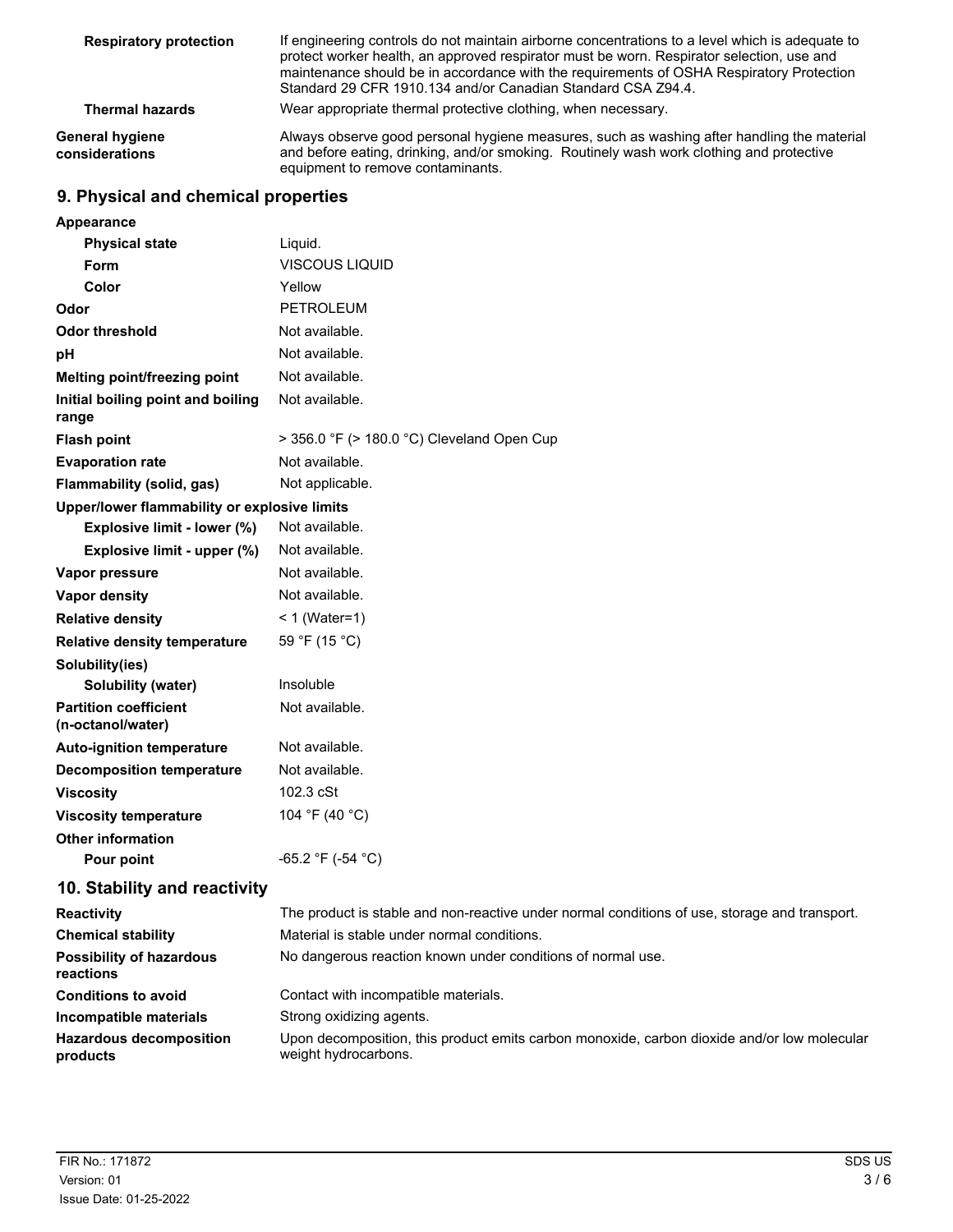# **11. Toxicological information**

## **Information on likely routes of exposure**

| <b>Inhalation</b>                                                                  | Based on available data, the classification criteria are not met. May cause irritation to the<br>respiratory system. Prolonged inhalation may be harmful.                                             |
|------------------------------------------------------------------------------------|-------------------------------------------------------------------------------------------------------------------------------------------------------------------------------------------------------|
| <b>Skin contact</b>                                                                | Based on available data, the classification criteria are not met. Prolonged skin contact may cause<br>temporary irritation. May cause an allergic skin reaction.                                      |
| Eye contact                                                                        | Based on available data, the classification criteria are not met. Direct contact with eyes may<br>cause temporary irritation.                                                                         |
| Ingestion                                                                          | Based on available data, the classification criteria are not met. Ingestion may cause<br>gastrointestinal irritation, nausea, vomiting and diarrhea.                                                  |
| Symptoms related to the<br>physical, chemical and<br>toxicological characteristics | Direct contact with eyes may cause temporary irritation.                                                                                                                                              |
| Information on toxicological effects                                               |                                                                                                                                                                                                       |
| <b>Acute toxicity</b>                                                              | Not expected to be hazardous by OSHA criteria.                                                                                                                                                        |
| <b>Skin corrosion/irritation</b>                                                   | Prolonged skin contact may cause temporary irritation.                                                                                                                                                |
| Serious eye damage/eye<br>irritation                                               | Direct contact with eyes may cause temporary irritation.                                                                                                                                              |
| Respiratory or skin sensitization                                                  |                                                                                                                                                                                                       |
| <b>Respiratory sensitization</b>                                                   | Not a respiratory sensitizer.                                                                                                                                                                         |
| <b>Skin sensitization</b>                                                          | May cause an allergic skin reaction.                                                                                                                                                                  |
| <b>Germ cell mutagenicity</b>                                                      | No data available to indicate product or any components present at greater than 0.1% are<br>mutagenic or genotoxic.                                                                                   |
| Carcinogenicity                                                                    | Base oil severely refined: Not carcinogenic in animal studies. Representative material passes<br>IP-346, Modified Ames test, and/or other screening tests.                                            |
| IARC Monographs. Overall Evaluation of Carcinogenicity                             |                                                                                                                                                                                                       |
| Not listed.<br>Not listed.                                                         | OSHA Specifically Regulated Substances (29 CFR 1910.1001-1053)                                                                                                                                        |
| <b>Reproductive toxicity</b>                                                       | This product is not expected to cause reproductive or developmental effects.                                                                                                                          |
| Specific target organ toxicity -<br>single exposure                                | Not classified.                                                                                                                                                                                       |
| Specific target organ toxicity -<br>repeated exposure                              | Not classified.                                                                                                                                                                                       |
| <b>Aspiration hazard</b>                                                           | Not an aspiration hazard.                                                                                                                                                                             |
| <b>Chronic effects</b>                                                             | Prolonged inhalation may be harmful.                                                                                                                                                                  |
| 12. Ecological information                                                         |                                                                                                                                                                                                       |
| <b>Ecotoxicity</b>                                                                 | The product is not classified as environmentally hazardous. However, this does not exclude the<br>possibility that large or frequent spills can have a harmful or damaging effect on the environment. |
| <b>Persistence and degradability</b><br><b>Bioaccumulative potential</b>           | No data is available on the degradability of any ingredients in the mixture.                                                                                                                          |
| <b>Mobility in soil</b>                                                            | No data available.                                                                                                                                                                                    |
| Other adverse effects                                                              | No other adverse environmental effects (e.g. ozone depletion, photochemical ozone creation<br>potential, endocrine disruption, global warming potential) are expected from this component.            |
| 13. Disposal considerations                                                        |                                                                                                                                                                                                       |
| <b>Disposal instructions</b>                                                       | Collect and reclaim or dispose in sealed containers at licensed waste disposal site. Don't pollute.<br>Conserve resources. Return used oil to collection centers.                                     |
| Local disposal regulations                                                         | Dispose in accordance with all applicable regulations.                                                                                                                                                |
| Hazardous waste code                                                               | The waste code should be assigned in discussion between the user, the producer and the waste<br>disposal company.                                                                                     |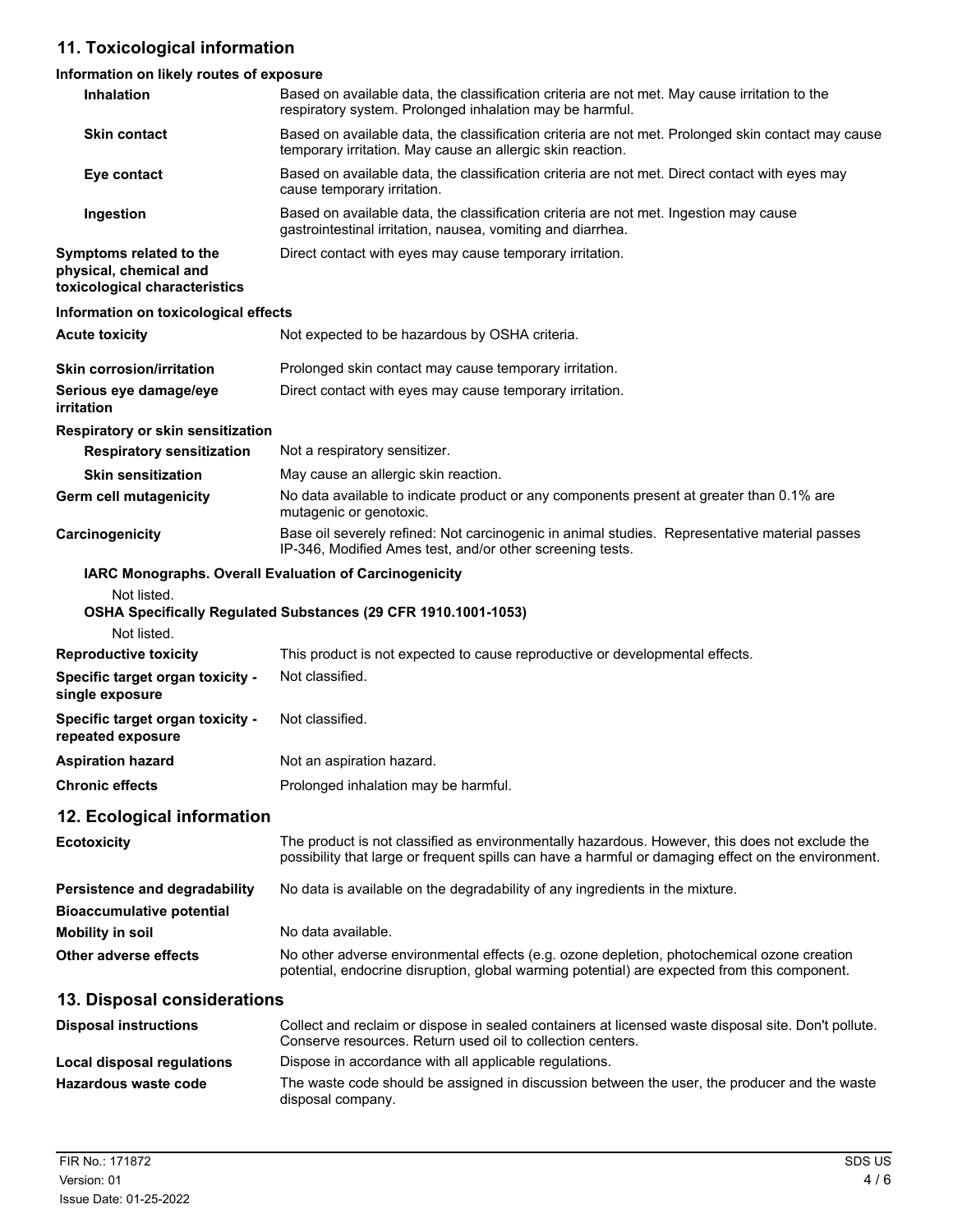Dispose of in accordance with local regulations. Empty containers or liners may retain some product residues. This material and its container must be disposed of in a safe manner (see: Disposal instructions). **Waste from residues / unused products** Since emptied containers may retain product residue, follow label warnings even after container is emptied. Empty containers should be taken to an approved waste handling site for recycling or disposal. **Contaminated packaging**

## **14. Transport information**

#### **DOT**

Not regulated as dangerous goods.

#### **IATA**

Not regulated as dangerous goods.

#### **IMDG**

Not regulated as dangerous goods.

### **Transport in bulk according to** Not established.

**Annex II of MARPOL 73/78 and**

**the IBC Code**

### **15. Regulatory information**

**US federal regulations**

This product is not known to be a "Hazardous Chemical" as defined by the OSHA Hazard Communication Standard, 29 CFR 1910.1200.

#### **Toxic Substances Control Act (TSCA)**

**TSCA Section 12(b) Export Notification (40 CFR 707, Subpt. D)**

Not regulated.

#### **CERCLA Hazardous Substance List (40 CFR 302.4)**

Not listed.

#### **SARA 304 Emergency release notification**

Not regulated.

#### **OSHA Specifically Regulated Substances (29 CFR 1910.1001-1053)**

Not listed.

#### **Superfund Amendments and Reauthorization Act of 1986 (SARA)**

#### **SARA 302 Extremely hazardous substance**

Not listed.

#### **SARA 311/312 Hazardous** No **chemical**

#### **SARA 313 (TRI reporting)** Not regulated.

#### **Other federal regulations**

**Clean Air Act (CAA) Section 112 Hazardous Air Pollutants (HAPs) List**

#### Not regulated.

**Clean Air Act (CAA) Section 112(r) Accidental Release Prevention (40 CFR 68.130)**

Not regulated.

**Safe Drinking Water Act** Not regulated. **(SDWA)**

#### **US state regulations**

### **California Proposition 65**



WARNING: This product can expose you to chemicals including 4-METHYLPENTAN-2-ONE, which is known to the State of California to cause cancer and birth defects or other reproductive harm. For more information go to www.P65Warnings.ca.gov.

#### **California Proposition 65 - CRT: Listed date/Carcinogenic substance**

4-METHYLPENTAN-2-ONE (CAS 108-10-1) Listed: November 4, 2011

### **California Proposition 65 - CRT: Listed date/Developmental toxin**

4-METHYLPENTAN-2-ONE (CAS 108-10-1) Listed: March 28, 2014

#### **International Inventories**

All components are listed or are exempt from listing on the Toxic Substances Control Act Inventory.